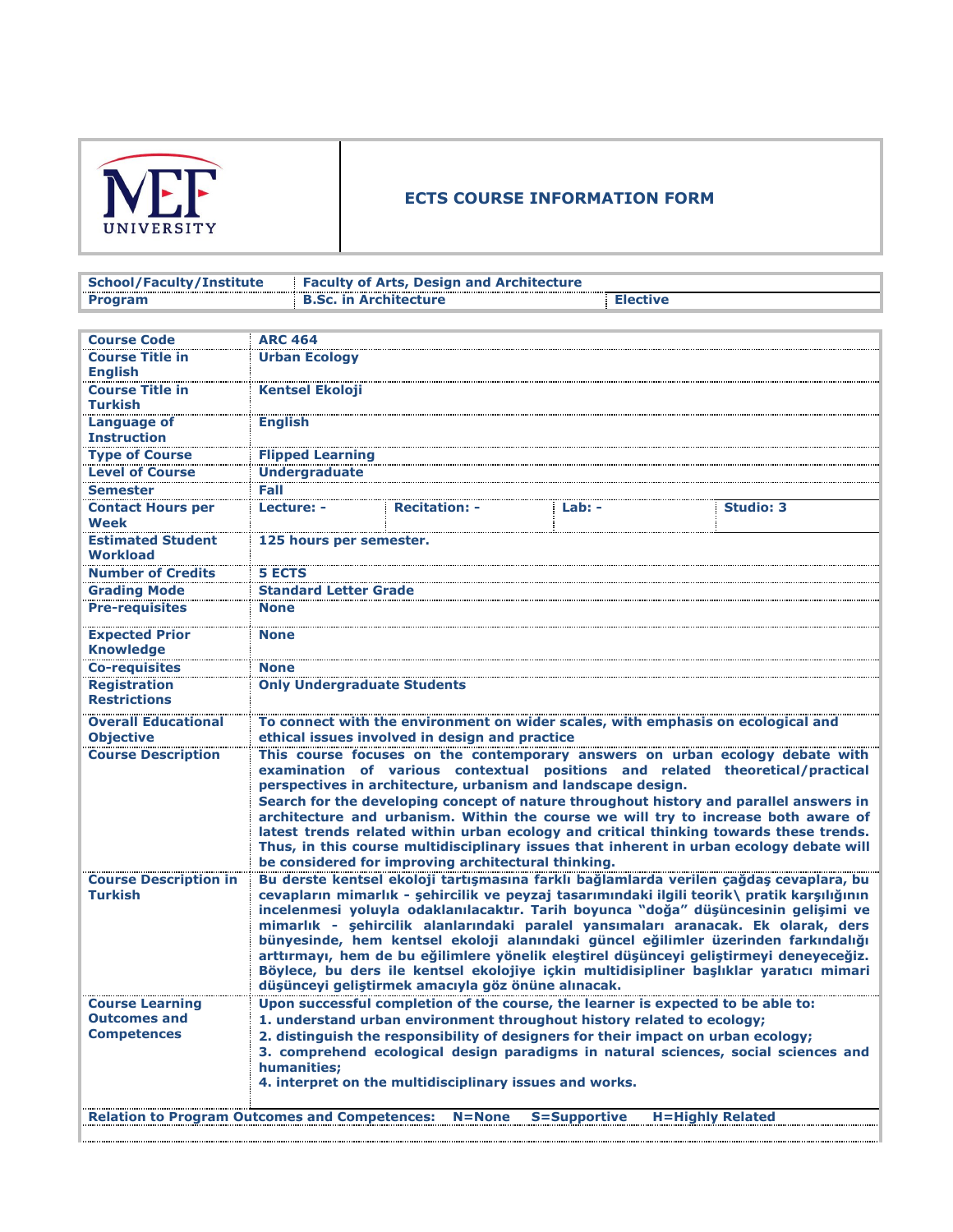| <b>Program Outcomes and Competences</b>              |                                |                                                                                                                                                                            | <b>Level</b> | <b>Assessed by</b>                               |
|------------------------------------------------------|--------------------------------|----------------------------------------------------------------------------------------------------------------------------------------------------------------------------|--------------|--------------------------------------------------|
|                                                      |                                |                                                                                                                                                                            | N/S/H        | Exam, Project,<br>HW, Lab,<br>Presentation, etc. |
| to a B2 European Language Passport Level in English. |                                | 1. Ability to read, write and speak effectively in Turkish and English, equivalent                                                                                         | $\mathbf{s}$ | Assignments, HW,<br>Presentations                |
| environment, and make individual decisions.          |                                | 2. Ability to question and interpret ideas considering diverse points of view;<br>gather and use data, develop concepts related to people, places and the                  | s            | Assignments, HW,<br>Presentations                |
|                                                      |                                | 3. Ability to use appropriate graphical methods including freehand and digital                                                                                             | S            | HW,                                              |
| communicate the process of design.                   |                                | drawing techniques, (ECDL advanced) in order to develop ideas in addition to                                                                                               |              | Presentations                                    |
|                                                      |                                | 4. Ability to use fundamental principles of architectural design considering the<br>place, climate, people, society as factors, and simultaneously express present         | S            |                                                  |
| principles in relevant precedents.                   |                                |                                                                                                                                                                            |              |                                                  |
|                                                      |                                | 5. Understanding of architectural principles belonging to global and local cultures<br>shaped by the climatic, technological, socioeconomic, cultural factors, in addition | s            |                                                  |
|                                                      |                                | to principles of historic preservation while developing architectural and urban                                                                                            |              |                                                  |
| design projects.                                     |                                |                                                                                                                                                                            |              |                                                  |
|                                                      |                                | 6. Understanding the theories and methods used to describe the relationship                                                                                                | н            |                                                  |
|                                                      |                                | between human behavior and physical environment; and concurrently<br>understanding different needs, values, behavioral norms, social and spatial                           |              |                                                  |
| patterns of different cultures.                      |                                |                                                                                                                                                                            |              |                                                  |
|                                                      |                                | 7. Ability to apply various stages of design processes considering the client and                                                                                          | Н            |                                                  |
|                                                      |                                | user needs, which include space and equipment requirements besides site                                                                                                    |              |                                                  |
| conditions and relevant laws and standards.          |                                | 8. Understanding the role of applied research in determining function, form and                                                                                            | s            |                                                  |
|                                                      |                                | systems and their impact on human conditions and behavior.                                                                                                                 |              |                                                  |
|                                                      |                                | 9. Understanding of the basic principles of static and dynamic structural                                                                                                  | N            |                                                  |
|                                                      |                                | behavior that withstand gravity and lateral forces, in addition to the evolution                                                                                           |              |                                                  |
| and applications of structural systems.              |                                | 10. Ability to apply the principles of sustainability in architectural and urban                                                                                           | н            |                                                  |
|                                                      |                                | design projects that aim to preserve the natural and historic resources and                                                                                                |              |                                                  |
| provide healthful environments.                      |                                |                                                                                                                                                                            |              |                                                  |
|                                                      |                                | 11. Understanding the basic principles in the selection of materials, products,                                                                                            | s            |                                                  |
|                                                      |                                | components and assemblies, based on their characteristics together with their<br>performance, including their environmental impact and reuse possibilities.                |              |                                                  |
|                                                      |                                | 12. Understanding the principles of environmental systems such as energy                                                                                                   | s            |                                                  |
|                                                      |                                | preservation, active and passive heating and cooling systems, air quality, solar                                                                                           |              |                                                  |
|                                                      |                                | orientation, day lighting and artificial illumination, and acoustics; in addition to                                                                                       |              |                                                  |
| the use of appropriate performance assessment tools. |                                | 13. Ability to choose appropriate materials, products and components in the                                                                                                |              |                                                  |
| implementation of design building envelope systems.  |                                |                                                                                                                                                                            |              |                                                  |
|                                                      |                                | 14. Ability to understand the principles and concepts of different fields in                                                                                               | s            |                                                  |
|                                                      |                                | multidisciplinary design processes and the ability to work in collaboration with                                                                                           |              |                                                  |
| others as a member of the design team.               |                                | 15. Understanding the responsibility of the architect to organize and lead design                                                                                          | s            |                                                  |
|                                                      |                                | and construction processes considering the environmental, social and aesthetic                                                                                             |              |                                                  |
| issues of the society.                               |                                |                                                                                                                                                                            |              |                                                  |
|                                                      |                                | 16. Ability to understand the ethical issues involved in the design and<br>construction of buildings and provide services for the benefit of the society. In               | н            |                                                  |
|                                                      |                                | addition to the ability to act with social responsibility in global and local scales                                                                                       |              |                                                  |
| that contribute to the well- being of the society.   |                                |                                                                                                                                                                            |              |                                                  |
|                                                      |                                |                                                                                                                                                                            |              |                                                  |
| <b>Prepared by and Date</b>                          | <b>Irem Korkmaz 09.03.2020</b> |                                                                                                                                                                            |              |                                                  |
|                                                      |                                |                                                                                                                                                                            |              |                                                  |
| Semester                                             | <b>Fall 2019-2020</b>          |                                                                                                                                                                            |              |                                                  |
| Name of Instructor                                   | <b>Esra Sert</b>               |                                                                                                                                                                            |              |                                                  |
|                                                      |                                |                                                                                                                                                                            |              |                                                  |
| <b>Course Contents</b>                               | Week                           | <b>Topic</b>                                                                                                                                                               |              |                                                  |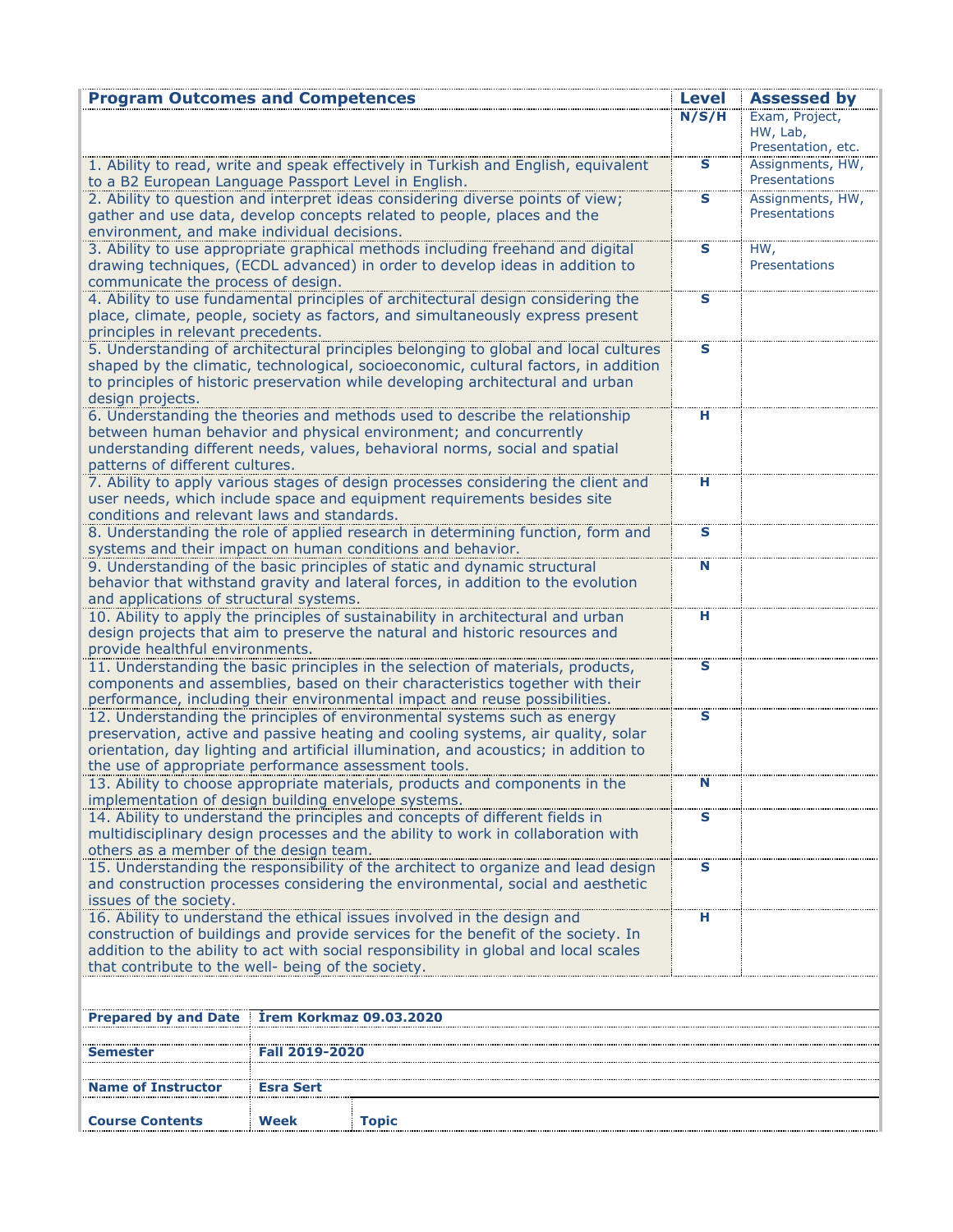|                          | 1.                                                                                                                            | <b>Introduction</b>                                                                                                                                                                                                                 |  |  |
|--------------------------|-------------------------------------------------------------------------------------------------------------------------------|-------------------------------------------------------------------------------------------------------------------------------------------------------------------------------------------------------------------------------------|--|--|
|                          | 2.                                                                                                                            | <b>Ecological Design</b>                                                                                                                                                                                                            |  |  |
|                          | з.                                                                                                                            | <b>Ecological Urbanism</b>                                                                                                                                                                                                          |  |  |
|                          | 4.                                                                                                                            | <b>Urban Metabolism</b>                                                                                                                                                                                                             |  |  |
|                          | 5.                                                                                                                            | <b>Student Presentations on the Selected Topics &amp; Discussion</b>                                                                                                                                                                |  |  |
|                          | 6.                                                                                                                            | <b>Scientific Understanding of Nature</b>                                                                                                                                                                                           |  |  |
|                          | <br>7.                                                                                                                        | <b>Poetic &amp; Romantic Understanding of Nature</b>                                                                                                                                                                                |  |  |
|                          | 8.                                                                                                                            | <b>Transcending Boundaries: Historical and Dialectical Understanding of</b><br><b>Nature</b>                                                                                                                                        |  |  |
|                          | 9.                                                                                                                            | <b>Student Presentations on the Selected Topics &amp; Discussion</b>                                                                                                                                                                |  |  |
|                          | 10.                                                                                                                           | <b>Space-Nature Debate in 19.th century</b>                                                                                                                                                                                         |  |  |
|                          | 11.                                                                                                                           | <b>Space-Nature Debate in 20.th century</b>                                                                                                                                                                                         |  |  |
|                          | 12.                                                                                                                           | <b>Space-Nature Debate in 21.th century</b>                                                                                                                                                                                         |  |  |
|                          | 13.                                                                                                                           | <b>Student Presentations on the Selected Topics &amp; Discussion</b>                                                                                                                                                                |  |  |
|                          | 14.                                                                                                                           | Discussion and Final Submission: We will discuss urban ecology concept                                                                                                                                                              |  |  |
|                          |                                                                                                                               | in the age of "ecological rift".                                                                                                                                                                                                    |  |  |
|                          | 15.                                                                                                                           | Final Evaluation                                                                                                                                                                                                                    |  |  |
|                          | 16.                                                                                                                           | <b>Final Evaluation</b>                                                                                                                                                                                                             |  |  |
| <b>Required/Recommen</b> | <b>Required Readings:</b>                                                                                                     |                                                                                                                                                                                                                                     |  |  |
| ded                      |                                                                                                                               |                                                                                                                                                                                                                                     |  |  |
| <b>Readings</b>          |                                                                                                                               | Asafu-Adjaye, John et al. (2015). "An Ecomodernist Manifesto."                                                                                                                                                                      |  |  |
|                          | 978-0-470-18783-8.                                                                                                            | Dinep, C. and Schwab, K. (2010). Sustainable Site Design- Criteria, Process, and Case Studies<br>for Integrating Site and Region in Landscape Design. John Wiley & Sons, Inc., ISBN:                                                |  |  |
|                          |                                                                                                                               | Gandy, M. (2004). Rethinking urban metobolism: water, space and the modern city,                                                                                                                                                    |  |  |
|                          |                                                                                                                               | City: Analysis of Urban Trend, Culture, Theory, Policy and Action, 8: 3, pp. 363-379.                                                                                                                                               |  |  |
|                          |                                                                                                                               | Madge, P. (1997). Ecological Design: A New Critique. Design Issues, Vol. 13, No. 2, MIT Press.                                                                                                                                      |  |  |
|                          |                                                                                                                               | A Critical Condition: Design and Its Criticism (Summer, 1997), pp. 44-54.                                                                                                                                                           |  |  |
|                          |                                                                                                                               | Swyngedouw, E. (2009). The city as a hybrid: On nature, society and cyborg urbanization.                                                                                                                                            |  |  |
|                          |                                                                                                                               | Capitalism, Nature, Socialism. Routledge, 7:2, pp.65-80.                                                                                                                                                                            |  |  |
|                          |                                                                                                                               | Spirn, A. W. (2013) "Ecological Urbanism: A Framework for the Design of Resilient Cities." a<br>chapter in Resilience in Ecology and Urban Design, edited by Steward Pickett, Mary Cadenasso,<br>and Brian McGrath (Springer, 2013) |  |  |
|                          |                                                                                                                               | Smith, N. (2008). Chapter 1: Ideology of Nature in the Uneven Development: Nature, Capital,<br>and the Production of Space. 3rd edition. University of Georgie Press, pp. 10-38,                                                    |  |  |
|                          | ISBN: 9780820330990.                                                                                                          | Steele, J. (2005). "Ecological Architecture: A Critical History", Thames and Hudson, Los                                                                                                                                            |  |  |
|                          | Angeles.                                                                                                                      | <b>Wheeler, M</b> (1995). Ruskin and environment: the storm-cloud of the nineteenth century.                                                                                                                                        |  |  |
|                          |                                                                                                                               | Manchester University Press, ISBN:10-0719043778                                                                                                                                                                                     |  |  |
|                          | <b>Recommended Readings:</b>                                                                                                  |                                                                                                                                                                                                                                     |  |  |
|                          | Carson, R. (1962). Silent Spring.<br>Dunnet, N. and Clayden A. (2007). Rain Gardens: Managing Water Sustainably in The Garden |                                                                                                                                                                                                                                     |  |  |
|                          |                                                                                                                               | and Designed Landscape. Timber Press, ISBN: 978-0-88192-826-6.<br>Engels, F. (1973). The Condition of the Working Class in England.                                                                                                 |  |  |
|                          |                                                                                                                               | Guattari, Felix. (2000). The Three Ecologies. Athione Press, pp. 23-70, ISBN: 9780485006087.<br>Howard, E. (1898) Garden Cities of Tomorrow.                                                                                        |  |  |
|                          |                                                                                                                               | Mcharg, I, L. (1969). Design with Nature.<br>Mollison, B. (2002). Permaculture: A Designers Manual. Second Edition. Tagari Publications,                                                                                            |  |  |
|                          | ISBN: 0908228015                                                                                                              | Mostafavi, M., and G. Doherty (2010). Ecological Urbanism. Lars Muller Publishers,                                                                                                                                                  |  |  |
|                          | ISBN: 9783037781890.                                                                                                          | Spirn, A. W. (1985). The Granite Garden: Urban Nature and Human Design. Basic Books,                                                                                                                                                |  |  |
|                          | ISBN: 9780465026982.                                                                                                          | <b>Short, L. B., Short, J. R.</b> (2008). Cities and Nature: Critical Introductions to Urbanism and The                                                                                                                             |  |  |
|                          |                                                                                                                               | City. Routledge Taylor& Francis Group, ISBN: 978-0-415-35589-6.<br>Swyngedouw, E. and Heynen, N. C. (2003). Urban political ecology, justice and the politics of                                                                    |  |  |
|                          | 898-918.                                                                                                                      | scale. Antipode a Radical Journal of Geography Special Issue, ISI Journal Citation Reports, Sf.                                                                                                                                     |  |  |
|                          | ISBN: 983-2726-40-9.                                                                                                          | <b>Yeang, K.</b> (2006). Ecodesign, A Manual for Ecological Design. John Wiley & Sons, Inc.,                                                                                                                                        |  |  |